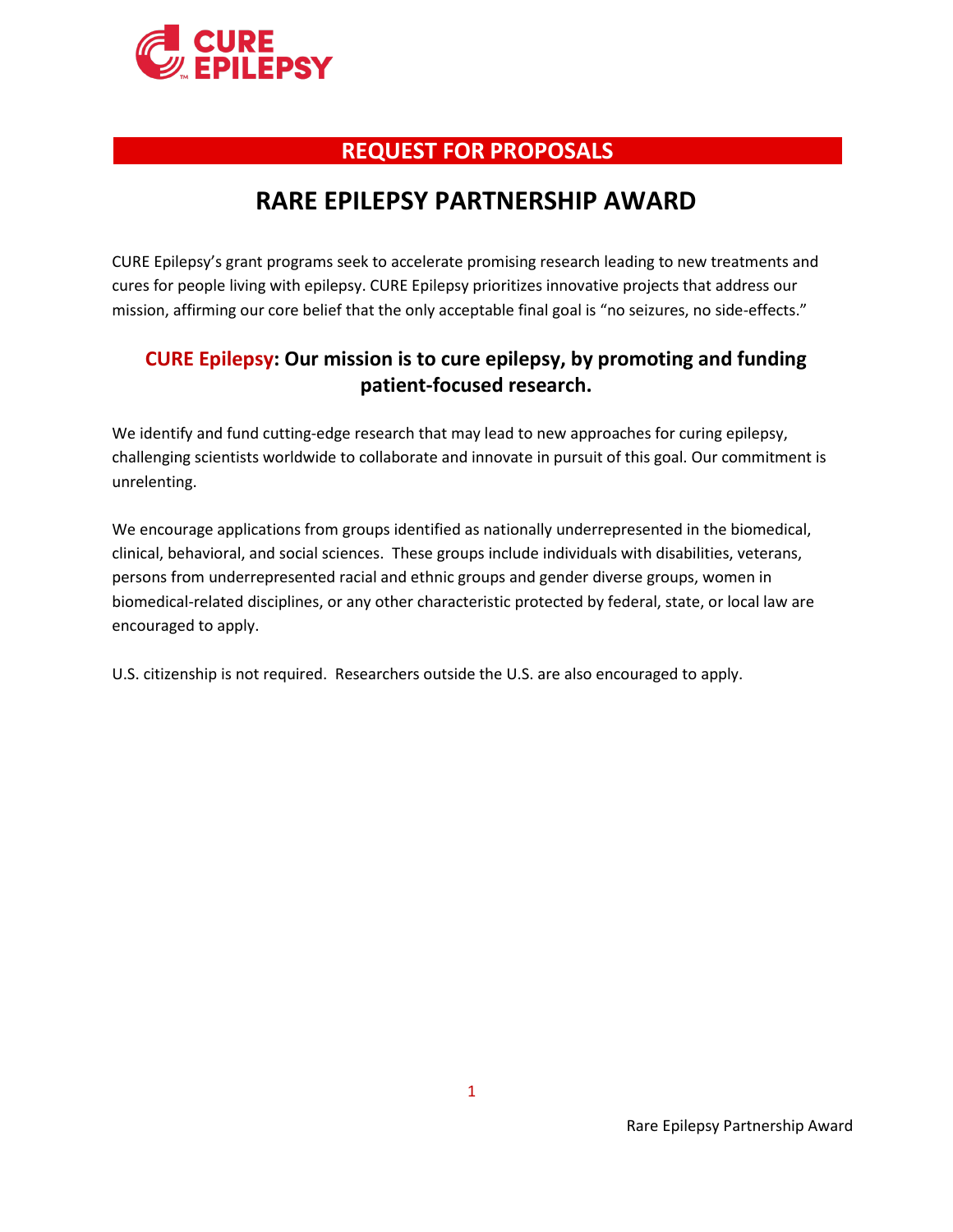

### **TABLE OF CONTENTS**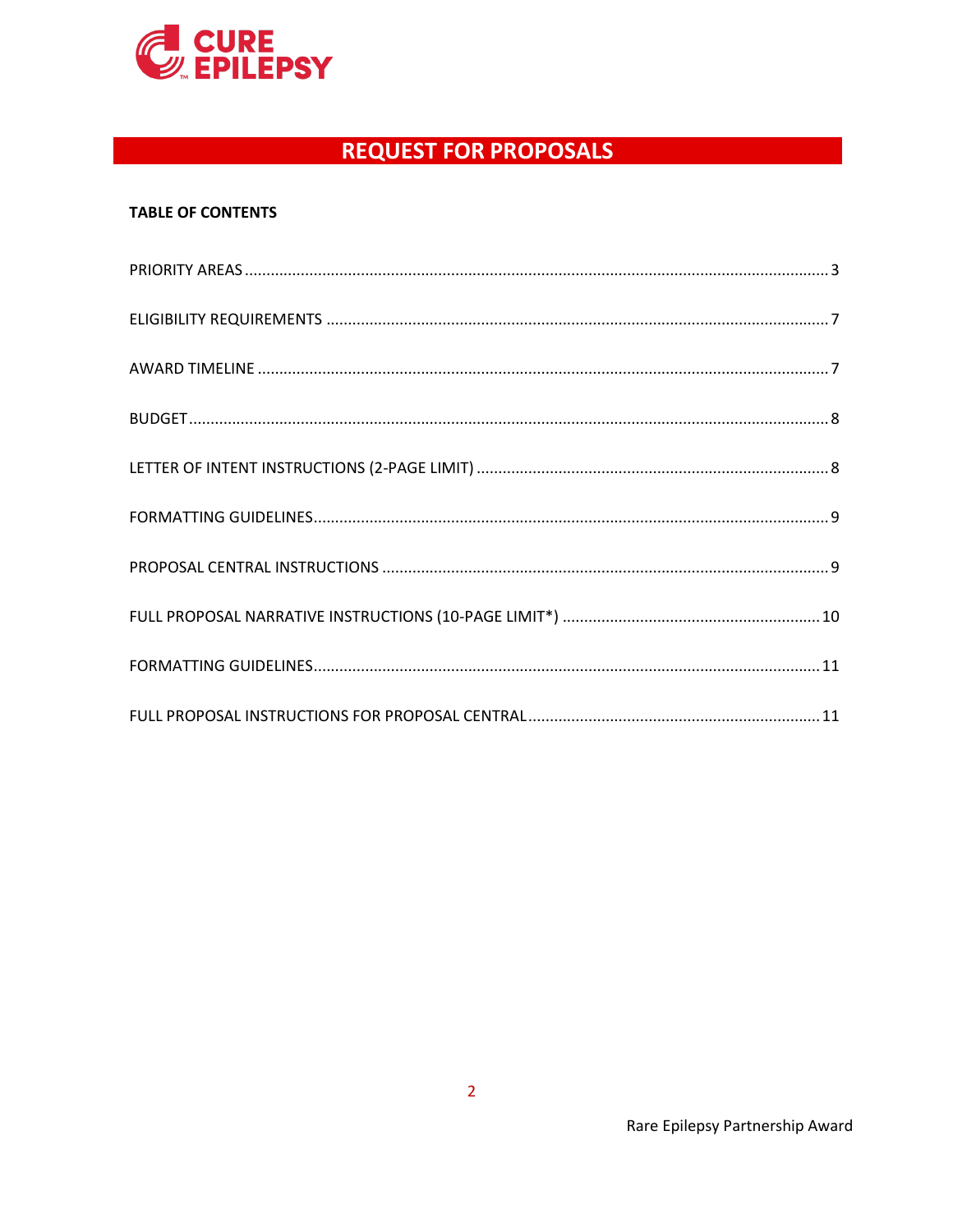

#### <span id="page-2-0"></span> **PRIORITY AREAS**

CURE Epilepsy funds research that has the potential to truly transform and save lives. The purpose of this funding opportunity is to stimulate and accelerate discovery on rare epilepsies through the development of necessary research tools, techniques, model systems, and data collection platforms. Applications that are strictly focused on basic research including but not limited to gene discovery, understanding cellular pathways and mechanisms, basic electrophysiology etc., without a research tool building component will be given lower priority. This award is not intended to fund research focusing solely on a comorbid condition associated with a rare epilepsy without also seeking to develop tools to understand the causes and treatments for the accompanying seizures.

Each award will be co-funded by CURE Epilepsy and one or more of the rare epilepsy advocacy groups (partners) identified below. Applications must focus on one or more of the specific rare epilepsies that are represented by each group as well as address CURE Epilepsy's mission to cure epilepsy. Applications must clearly identify the rare epilepsy(ies) that the research is directed towards.

General priority areas for this program include:

- Development of rare epilepsy-specific cellular models including but not limited to patient-derived stem cells, iPSC lines, 3D organoid models or fused organoid models.
- Development of appropriate genetic animal models.
- Development of novel *in-vitro* or *in-vivo* assays or techniques, for example, drug screening platforms, to enhance research in rare epilepsy.
- Development of research tools and novel techniques to enhance understanding of the cellular, molecular, genetic, and systems-level biology that leads to rare epilepsy, as well as facilitate the investigation of disease-modifying or preventative strategies.
- Supporting registries to better understand the natural history of one or more rare epilepsies or to look across rare epilepsies to identify common therapeutic targets and/or pathways. Projects utilizing existing registries or databases are allowed and must clearly articulate the specific rare epilepsy that will be studied. Use of registry platforms that ensure patient access to their data and when appropriate integrate with existing data collection platforms to enable data sharing with researchers and patient advocacy groups is strongly encouraged.
- Use of Electronic Health Record data to better understand the disease burden of rare epilepsy and develop therapeutic strategies.
- Development of technologies that will accelerate accurate diagnoses for rare epilepsies.

**An overarching goal of this funding mechanism is to develop resources and data that will be made available to the research community to accelerate research on rare epilepsies.**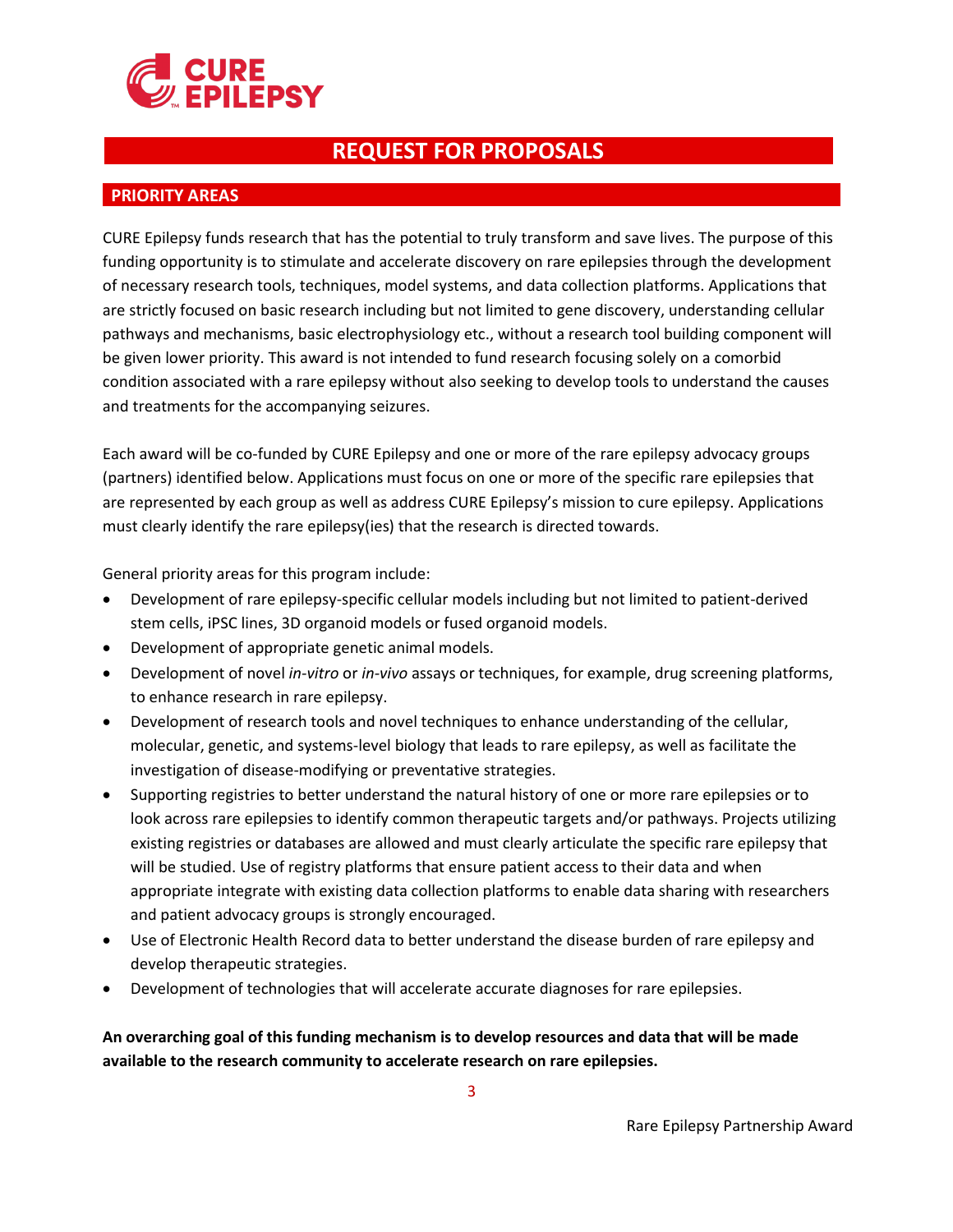

Research priorities for each partner are described below. *Preference will be given to projects that specifically address one or more of these priorities.*

#### **Dup15q Alliance**

<https://dup15q.org/>

Dup15q Alliance empowers individuals living with dup15q syndrome and other related rare diseases to reach their full potential by advancing breakthrough research and life-changing therapeutic treatments, supporting families affected by dup15q, and promoting advocacy. Specific research priorities include:

- a. Development of tools to test the hypothesis that normalization of Ubiquitin protein ligase E3A (UBE3A) overexpression via antisense oligonucleotides (ASOs) is a plausible therapeutic strategy for treating Dup15q epilepsies.
- b. Using a Drosophila Dup15q model to test a small molecule library of FDA-approved compounds to rapidly identify potential therapeutics for off-label trials.
- c. Novel techniques to investigate whether genes other than UBE3A, for example, GABRB3, GABRA5, and GABRG3, HERC2, or ATP10A, within the 15q11-q13 region can contribute to the seizure phenotypes seen in Dup15q syndrome.

#### **International Foundation for CDKL5 Research**

<https://www.cdkl5.com/>

The International Foundation for CDKL5 Research is committed to treating and curing CDKL5 Deficiency Disorder (CDD) by funding scientific research while helping affected individuals and their families to thrive. Specific research priorities include:

- a. Development of screening tools to detect phosphorylation of CDKL5 targets by potential new therapeutics. Example: rabbit monoclonal phospho-specific antibodies against Elongin A (ELOA) or E1A Binding Protein 400 (EP400).
- b. Novel methods that enhance the understanding of the cellular, molecular, genetic, and systemslevel mechanisms contributing to the pathogenesis of CDD, facilitating the continued investigation of disease-modifying strategies. Some examples of this CDD research priority include novel methods or tools to measure the association of seizures, autonomic dysfunction, and non-seizure comorbidities in CDD.
- c. Generating improved CDD disease models (cell-based, tissue-based, or animal models), for example, rodent models expressing CDKL5 variants outside the catalytic domain, to better assess the potential efficacy of CNS-directed therapeutic interventions.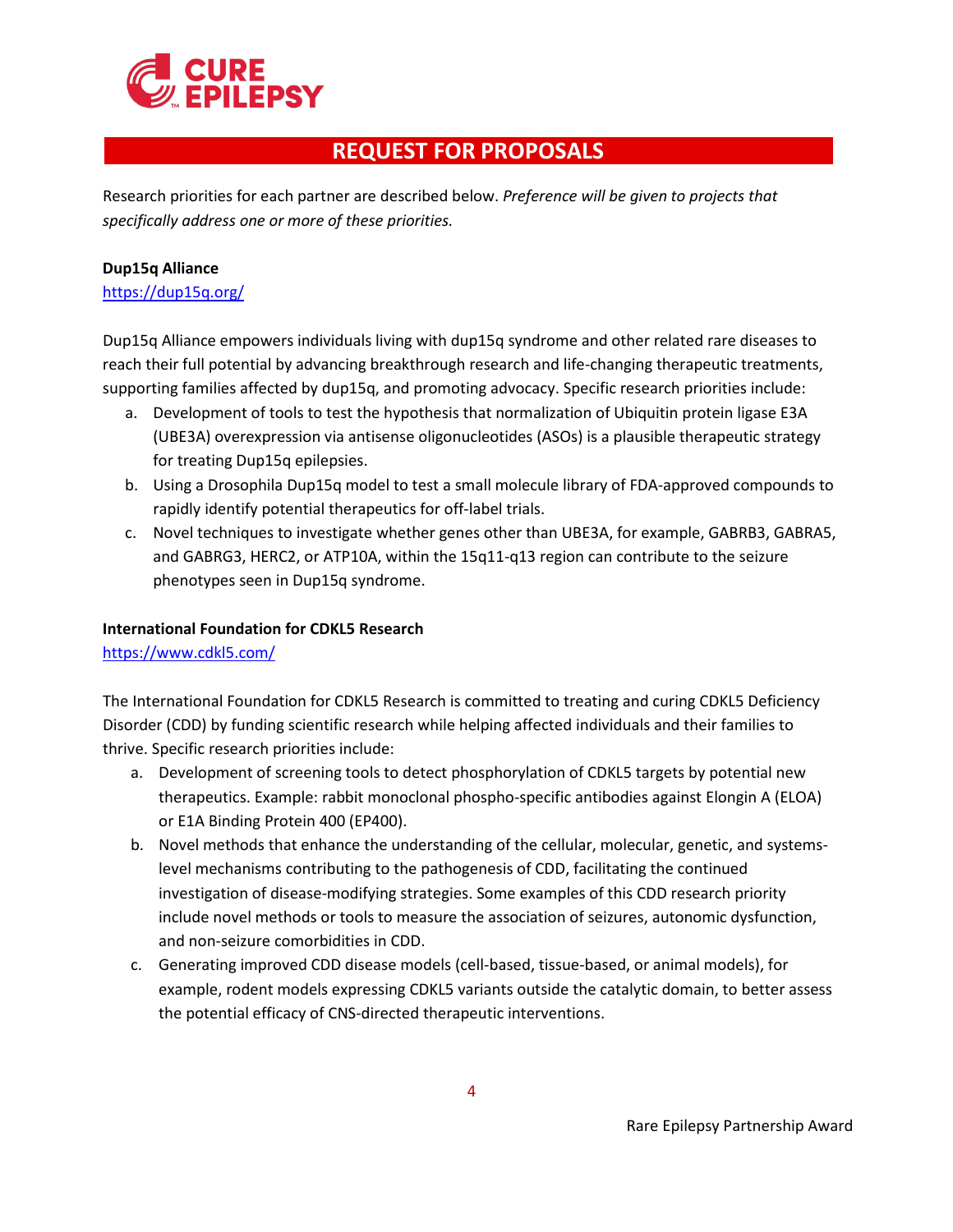

**Koolen-de Vries Syndrome (KdVS) Foundation**

<https://kdvsfoundation.org/>

Koolen-de Vries Syndrome Foundation's mission is to educate, increase awareness and promote research for the support and enrichment of individuals living with KdVS and their families. Specific research priorities include:

- a. Using available iPSC cell lines or brain organoid models to screen for new or repurposed therapies.
- b. Developing tools to investigate KAT8 Regulatory NSL Complex Subunit 1 (Kansl1) rescue as a therapeutic strategy for KdVS.
- c. Building a natural history study to characterize seizure types, age at onset, correlation of genotype with phenotype, and age-related changes in seizures in KdVS.

#### **PCDH19 Alliance**

#### <https://www.pcdh19info.org/>

The mission of the PCDH19 Alliance is to improve the lives of children and families affected by PCDH19 epilepsy. The PCDH19 Alliance focuses on raising and directing funds to scientific research with the goal of finding better, more effective treatments and, ultimately, a cure.

Specific research priorities include:

- a. Building upon existing registries to capture the severe mental health disorders, such as schizophrenia, that is evident in the PCDH19 patient population as they age and to understand how this is related to epilepsy and the PCDH19 gene**.**
- b. Development of novel methods to treat PCDH19 related epilepsy including gene therapies, devices, or other repurposed therapeutics
- c. Creating new animal models of PCDH19 epilepsy that demonstrate a seizure phenotype as existing models are lacking in this regard.

#### **Ring14 USA**

<https://ring14usa.com/>

Ring14 USA is a non-profit organization advocating for all those affected by the rare neurodevelopmental disorders of the 14<sup>th</sup> chromosome, in particular Ring Chromosome 14 Syndrome. Specific research priorities include:

a. Identification of novel techniques to generate stable iPSC Ring14 chromosome lines. Current approaches to generating Ring14 iPSC lines result in unstable ring chromosomes that do not allow for the effective study of Ring14 syndrome. A key goal for Ring14 syndrome research is to identify novel methods that allow for the persistence of ring chromosomes for *in vitro* studies.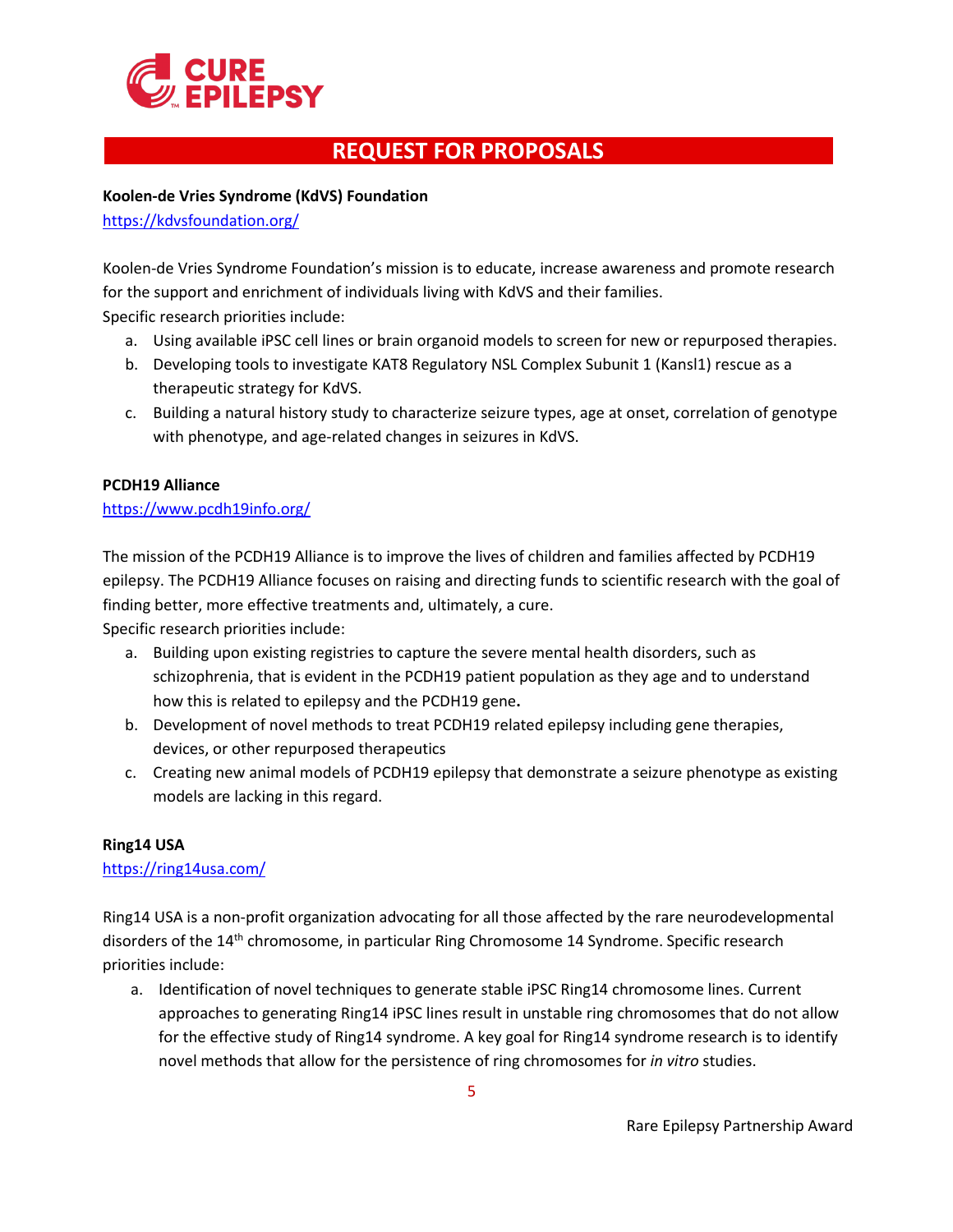

- b. Innovative approaches to develop Ring14 neuronal or brain organoid models that can be used to study neuronal activity and brain development in Ring14 syndrome and to screen for drugs that may control pathological phenotypes.
- c. Identification of causal genes for epilepsy associated with Ring14 syndrome, including the development of novel techniques that may assist in such identification.

### **STXBP1 Foundation**

### <https://www.stxbp1disorders.org/>

The STXBP1 Foundation is a parent-led advocacy organization leading the charge for a cure for epileptic encephalopathies and related neurodevelopmental disorders caused by changes in the STXBP1 gene. Specific research priorities include:

- a. Development of preclinical model systems to further the understanding of the pathophysiological mechanisms of STXBP1 mutations and genotype-phenotype relationships. The generation of preclinical model systems such as cell lines, organoids, or animals using known pathogenic STXBP1 variants and/or Variants of Uncertain Significance (VUSs) will be an important resource when trying to understand not only genotype-phenotype relationships but also basic pathophysiological changes to nervous tissues cells.
- b. Development of biomarkers and clinical endpoints. STXBP1 disorders lack reliable CNS and non-CNS biomarkers that can be used for clinical drug development. Potential biomarkers could include CNS imaging (e.g., PET for neurotransmitters, magnetic resonance spectroscopy), EEG, metabolomics, fluid biomarkers (e.g., genes and proteins found in blood or CSF), or others to evaluate the efficacy of treatments to reduce seizures and other symptoms associated with STXBP1 mutations.
- c. Development of screening platforms to identify drugs that can increase the functional activity of the normal STXBP1 protein to counteract the haploinsufficiency associated with STXBP1 disorders is a key priority. The ability to repurpose FDA-approved drugs for new indications offers the opportunity to identify new therapies for the treatment of STXBP1 disorders and similar developmental encephalopathies.

### **The Cute Syndrome Foundation**

### <https://www.thecutesyndrome.com/>

The Cute Syndrome Foundation raises awareness of SCN8A mutations, funds the dedicated and talented scientists researching SCN8A, and supports the families around the world who are affected by this disorder. Specific research priorities include:

a. Development of novel techniques, models, or assays to improve understanding of how changes in alternative splicing regulate SCN8A function and disease, and *in-vitro* and *in-vivo* antisense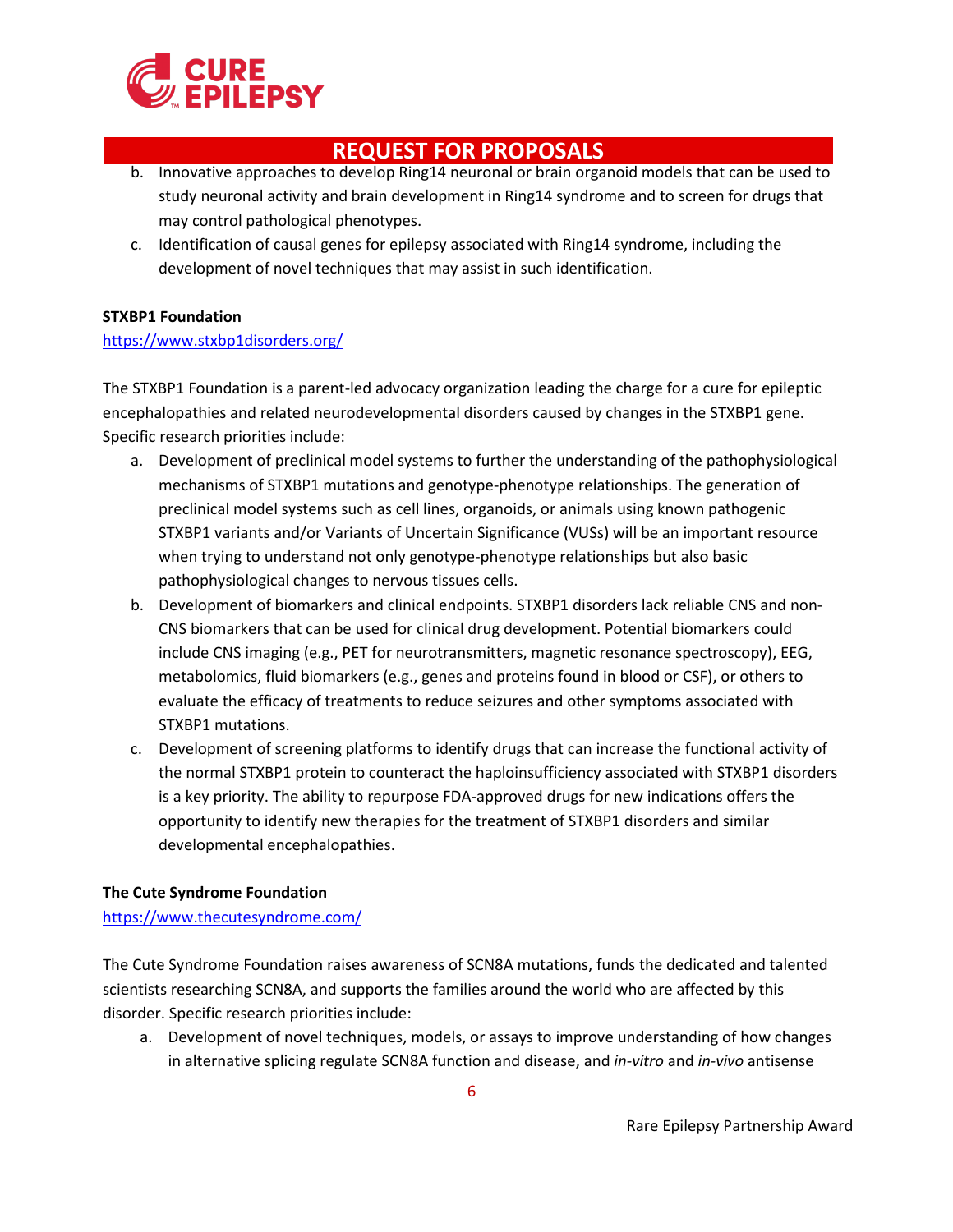

oligo (ASO) based strategies to reduce SCN8A expression levels.

- b. Development of novel techniques to understand how various neuronal populations contribute to the pathogenesis of SCN8A epilepsy especially in regions of the brain such as the hypothalamus, thalamus, midbrain, brainstem, etc.
- c. Establishing drug screening platforms using audiogenic seizures in SCN8A mouse models as a screening tool. Although audiogenic seizures are not common clinically, the susceptibility of the mice enables large-scale testing of drugs as a screening platform with substantially higher throughput than examination of spontaneous seizures.

#### <span id="page-6-0"></span> **ELIGIBILITY REQUIREMENTS**

This award is available to both established and early-career investigators. Established investigators are university faculty at the associate professor level or above, or investigators who hold an equivalent position in a non-university research organization. Early career investigators are defined as a) university faculty at the assistant professor level (or hold an equivalent position in a non-university research organization), b) researchers with an appointment as an instructor or research assistant professor, c) post-doctoral fellows with at least three years of post-doctoral experience or d) clinical fellows. Early career investigators must have a mentor committed to advising the applicant. A clearly articulated mentorship statement from the mentor must be submitted along with the application. See Letter of Intent and Full Proposal Instructions for details.

*Members of CURE Epilepsy's Scientific Advisory Council and their research team members as well as scientific advisors associated with partnering organizations and their research team members are not eligible to apply.* 

All materials must be submitted in English.

#### <span id="page-6-1"></span> **AWARD TIMELINE**

| <b>Activity</b>                  | <b>Key Dates</b>                       |
|----------------------------------|----------------------------------------|
| Open call for Letters of Intent  | Tuesday, May 31 <sup>st</sup> , 2022   |
| Letter of Intent deadline        | Wednesday, June 29th, 2022, 9 PM ET    |
| Full proposal invitations        | Friday, August 5th, 2022               |
| Full proposals due               | Tuesday, September 13th, 2022, 9 PM ET |
| Anticipated awardee notification | December 2022-January 2023             |
| Anticipated award start date     | Spring 2023                            |

7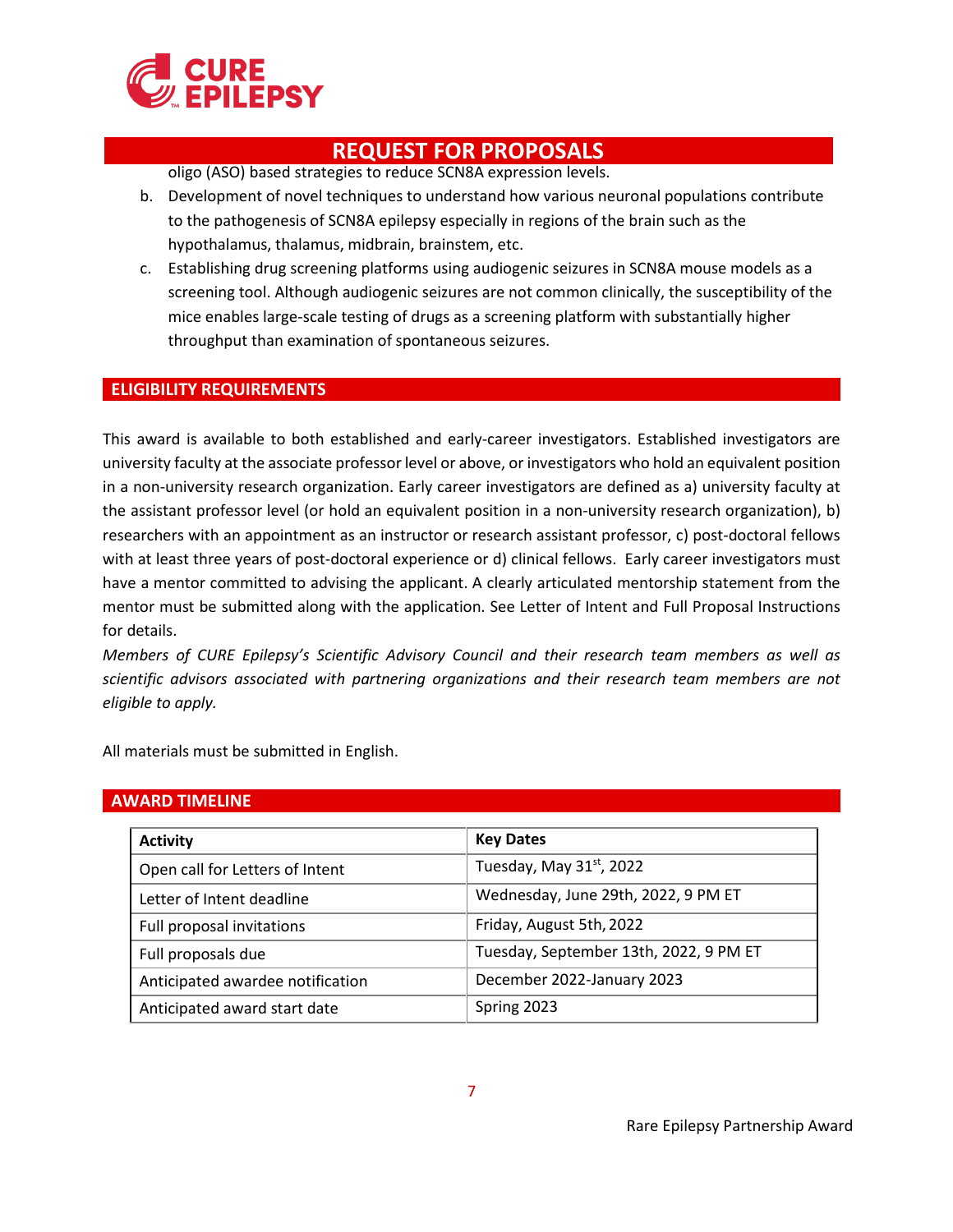

#### <span id="page-7-0"></span> **BUDGET**

Funding requests must be itemized and based on specific, milestone-defined scientific aims. Requests may be made for up to a maximum of \$100,000 paid over 1 year. CURE Epilepsy reserves the right to fund only select specific aims or stage funding of proposals based on achievement of milestones.

Budgets may include salary support for the Principal Investigator (PI), technical staff and/or co-PIs, supplies, animal costs, vendor costs, limited equipment cost, and travel to an epilepsy-related conference only if the PI is presenting his/her CURE Epilepsy-funded research. **Indirect costs are not supported.**

#### <span id="page-7-1"></span>**LETTER OF INTENT INSTRUCTIONS (2-PAGE LIMIT)**

All applicants must submit a Letter of Intent (LOI). The LOI should clearly and succinctly outline the specific aims and include a brief description of the justification and research plan according to the guidelines in this announcement.

#### **Letter of Intent Instructions:**

Below are instructions for the required **scientific summary** and **future directions** sections, which together can be no longer than two pages in length. LOIs exceeding two pages of text will not be reviewed.

1) **Scientific Summary:** Clearly and succinctly outline the milestone-based specific aims and anticipated research outcomes. Include a brief description of the proposed research plan and how it aligns with CURE Epilepsy's mission and the needs of the partnering organization who collectively seek to find a cure for epilepsy by accelerating research forward by leaps rather than by incremental steps  $(1 \frac{1}{2}$ -page maximum). Early Career Investigators must identify a mentor who will advise on the development and execution of the research project.

2) **Future Directions:** Describe what next steps will be taken once the goals of your proposed project have been achieved (1/2-page maximum, including spaces). This must include clear steps to critical next stages in development or implementation of the research findings to advance research on the rare epilepsy syndrome. This section must also include a resource and data-sharing plan to make data, research tools, databases, animal or cellular models, and assays that result from this funding readily available to the research community. Examples of data and laboratory repositories where results and resources emanating from the work will be deposited are strongly encouraged.

A few points to note:

- Lower scores will be given to proposals that are not milestone-based and not achievable within a 1 year timeframe.
- Preliminary data is not required for this grant but may be submitted, if available. Graphs, figures, figure legends, and charts do not count toward the two-page text description of your project.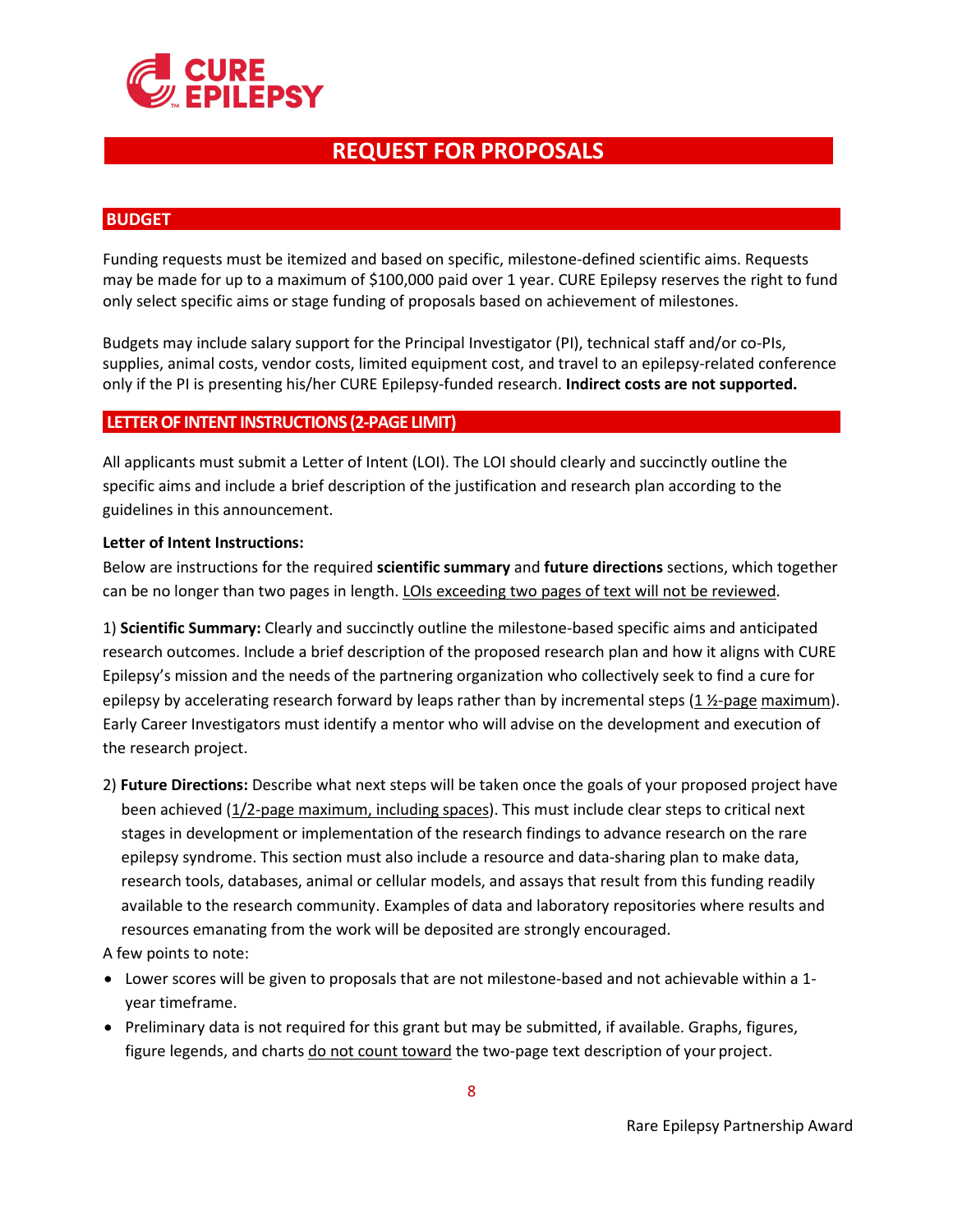

• References are not required at the LOI phase. However, if you decide to include references, they do not count towards the page limit.

### <span id="page-8-0"></span>**FORMATTING GUIDELINES**

- Type font: 12-point
- Type density: No more than 15 characters per inch (including spaces). For proportional spacing, the average for any representative section of text should not exceed either 15 characters per inch or 114 characters per line.
- Spacing: Single-spaced between lines of text, no more than five lines of type within a verticalinch.
- Margins: Minimum of 0.5-inch top, bottom, right, and 1-inch left.

### <span id="page-8-1"></span>**PROPOSAL CENTRAL INSTRUCTIONS**

LOIs must be submitted through proposalCENTRAL [\(https://proposalcentral.altum.com\)](https://proposalcentral.altum.com/). To begin an application, applicants will need to create a professional profile, if one does not already exist.

#### **Instructions for each section of the application in proposalCENTRAL:**

- 1) *Title Page:* Enter proposal title (maximum 150 characters, including spaces).
- 2) *Download Templates and Instructions:* Download LOI guidelines and other available instructions (if provided) as needed.
- 3) *Enable Other Users to Access this Proposal:* Use this optional section to grant access to a collaborator or co-investigator.
- 4) *Applicant/PI:* This section should auto-populate from the applicant's professional profile. Doublecheck that the information is complete and correct. If it is not, click *Edit Professional Profile* to update the information. Indicate whether you are an early-career or established investigator. An early career investigator must have a committed mentor to advise on development and execution of the research project. *A letter of commitment from the mentor is required if invited to submit a full proposal.*
- 5) *Institution and Contacts:* Information should auto-populate from applicant's profile.
- 6) *Co-Principal Investigator (Co-PI)/Collaborators:* Please enter information for any co-PIs or collaborators, if applicable.
- 7) *Rare Epilepsy syndrome(s):* Please select the specific rare epilepsy syndrome your project will address from the list. You may select up to 3.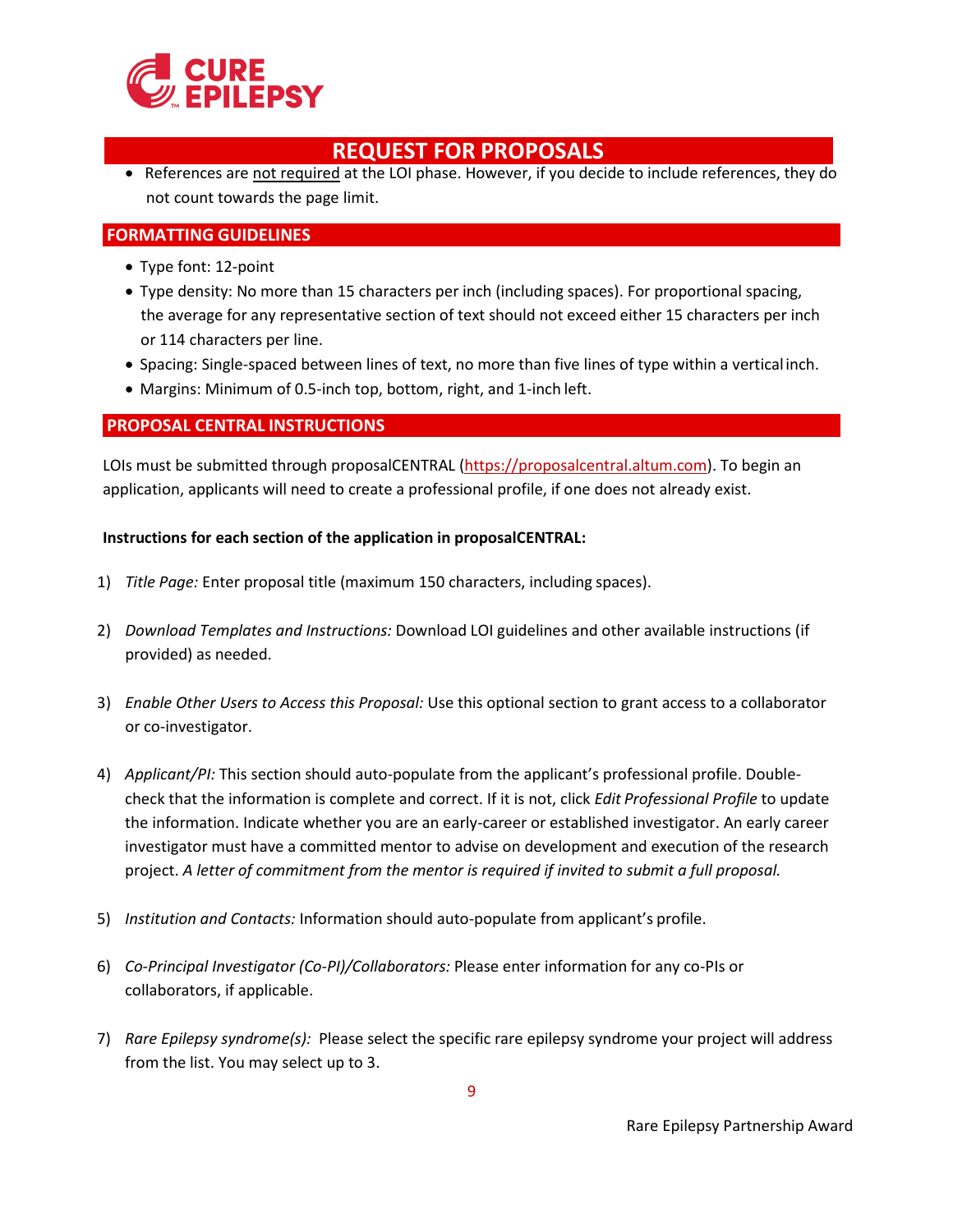

- 8) *Keywords:* Select at least 3 keywords from the list that best describe the specific focus of your research proposal.
- 9) *Current and Pending Support*: List all current and pending support for you and any co-investigators. Pending support includes any grant applications that you have submitted, but for which decisions have not yet been communicated. Current and pending support is required for the PI and co-PI but is not required for collaborators.
- 10) *Upload Attachments:* Once the LOI is finalized, attach it by uploading the PDF into this section of proposalCENTRAL.
	- *Biosketch for PI:* Applicants may use NIH biosketch format if preferred over the provided template.
		- *i. Please include a statement that clearly articulates the specific rare epilepsy(ies) that your work targets. Also describe your interaction(s) with a rare epilepsy-related patient community and how your proposed work will benefit them.*
		- *ii. Optional: Applicants are encouraged to provide statements regarding their commitment to fostering diversity, equity, and inclusion in their research environment (100 words).*
		- *iii. Optional: Applicants may include a ½ page section describing any life events or circumstances that contributed to delays or gaps in their career trajectory. This may include information that may not otherwise be apparent to reviewers and can help provide context as they evaluate your professional trajectory and achievements. Examples include but are not limited to: being a member of a community underrepresented in biomedical research, having experienced a life event that impacted career trajectory (such as parenthood, family, or medical leave), COVID-19 pandemic-related effects, having a learning or other disability, coming from a low-income family, and being the first in your family to go to college.*
- 11) *Validate:* The system will check for required components that have not been completed. Applicants will not be able to submit until all required components are completed.
- 12) *Submit: Click Submit* after your application has been successfully validated.

### <span id="page-9-0"></span> **FULL PROPOSAL NARRATIVE INSTRUCTIONS (10-PAGE LIMIT\*)**

#### **Invited applicants should submit full proposals and include the following in the proposal narrative:**

**Specific Aims:** Clearly state the specific aims that will be addressed by this work. Each specific aim should be associated with a clearly articulated, measurable milestone in the research plan. Each aim and milestone must have a clearly identified budget.

**Background**: Describe the project background including the biological rationale and patient population for which the research is intended. Describe how the proposed approach will significantly enable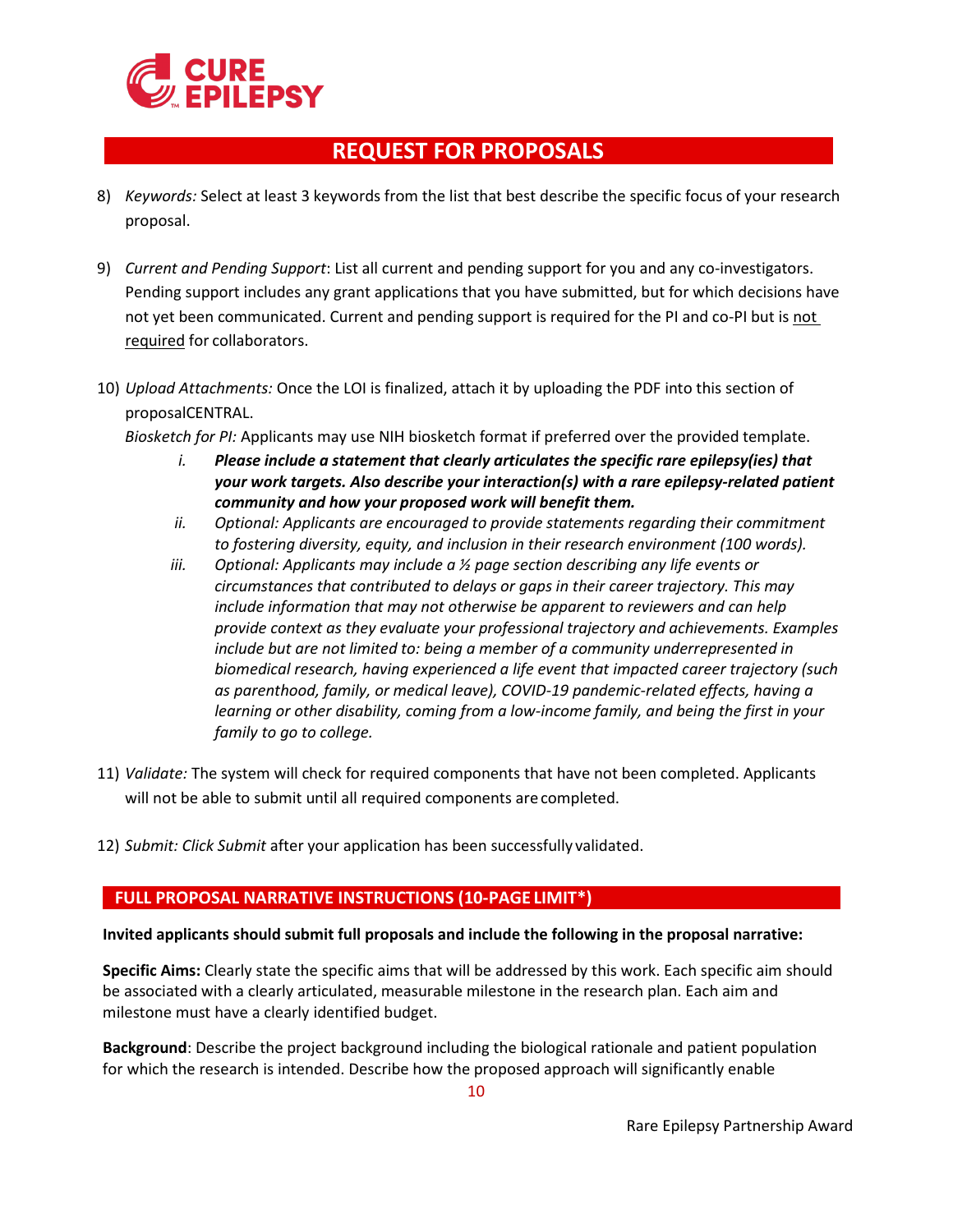

treatment or prevention strategies.

**Preliminary Data**: Provide any preliminary data available at the time of submission.

**Research and Development Plan:** Detail the experiments that will be done to address each specific aim, details of research design and methods, the expected outcomes, potential pitfalls, and how results will be interpreted. If this is a collaborative proposal, briefly describe how the collaboration adds value to the application.

**Statement of Relevance:** Include one paragraph describing how the proposed research addresses the goal of curing epilepsy.

**References:** Please list all literature cited within the proposal. References do not count toward the page limit.

Proposals will be evaluated for innovation, feasibility, scientific merit, and alignment with the mission of this program to advance knowledge and tools targeted to a rare epilepsy syndrome.

\*The 10-page limit of the Proposal Narrative is inclusive of any figures, tables, graphs, photographs, diagrams, chemical structures, pictures, pictorials, and other relevant information needed to judge the proposal.

#### <span id="page-10-0"></span> **FORMATTING GUIDELINES**

- Type font: 12-point.
- Type density: No more than 15 characters per inch (including spaces). For proportional spacing, the average for any representative section of text should not exceed either 15 characters per inch or 114 characters per line.
- Spacing: Single-spaced between lines of text, no more than five lines of type within a verticalinch.
- Margins: Minimum of 0.5-inch top, bottom, right, and 1-inch left.

#### <span id="page-10-1"></span> **FULL PROPOSAL INSTRUCTIONS FOR PROPOSAL CENTRAL**

Full proposals must be submitted through proposalCENTRAL [\(https://proposalcentral.altum.com\)](https://proposalcentral.altum.com/). To access your application, log in to proposalCENTRAL and go to the Manage Proposals tab. Below are instructions for each section of the online application:

- 1) *Title Page:* Enter proposal title (maximum 150 characters, including spaces).
- 2) *Download Templates and Instructions:* Access a copy of these guidelines and download a biosketch template if you have not already completed one. Instructions on completing your ORCID are also provided in this section.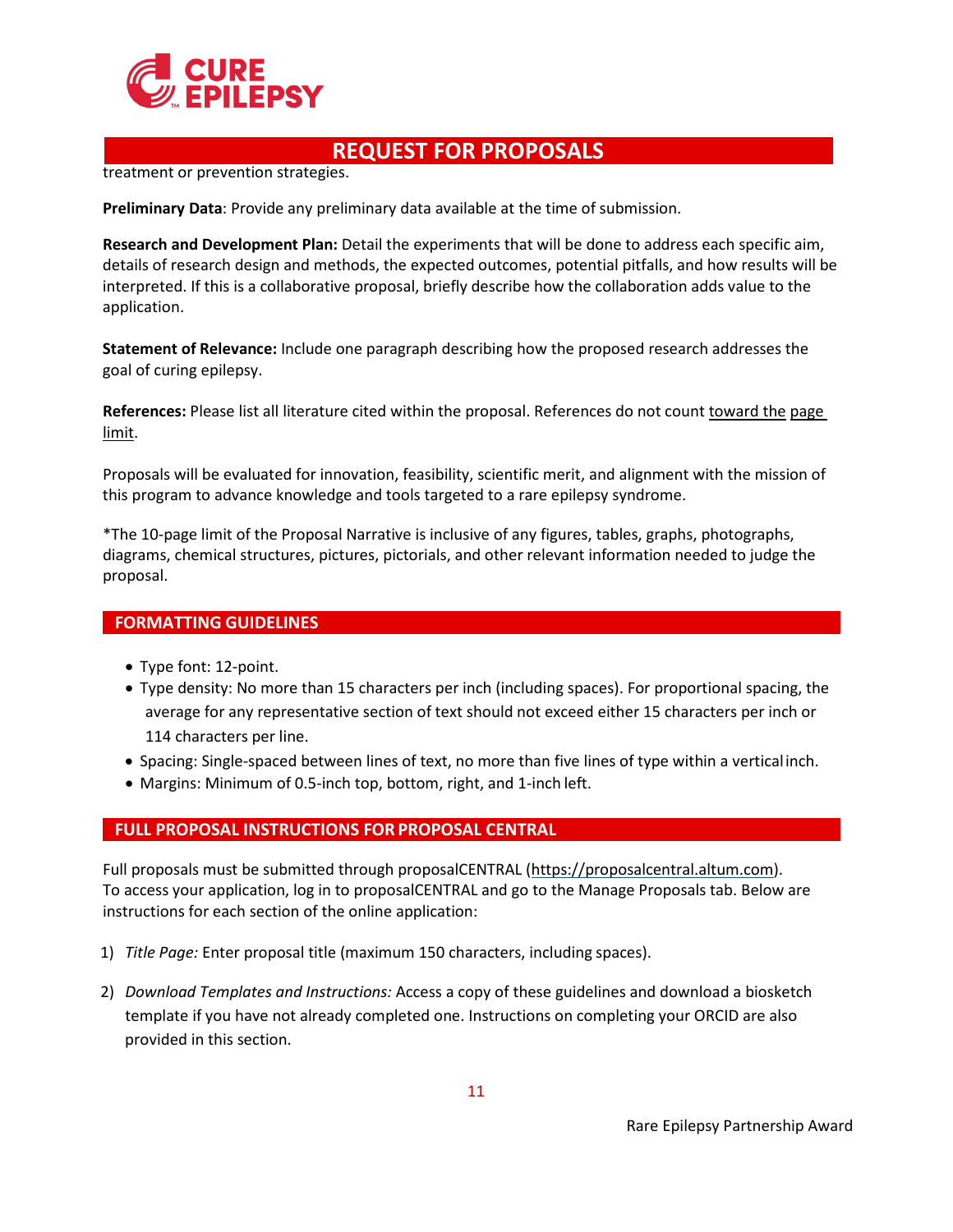

- 3) *Enable Other Users to Access this Proposal:* Use this optional section to grant access to coinvestigators or collaborators, so they may review or enter information into the application.
- 4) *Applicant/PI:* This section should auto-populate from the professional profile. Double-check that the information is complete and correct. If it is not, click *Edit Professional Profile* to update the information. Indicate whether you are an early career or established investigator. An early career investigator must have a mentor to advise on development and execution of the research project and an articulated mentorship plan. CURE Epilepsy now requires an ORCID iD with all full proposal submissions. If your ORCID iD is not already provided on this page, enter your identifier in your Professional Profile by clicking *Edit Professional Profile*. Detailed instructions may be accessed in Step 2 of the on-line application – Download Templates and Instructions.
- 5) *Institution and Contacts:* Information should auto-populate from yourprofile.
- *6) Co-Principal Investigator (Co-PI)/Collaborators:* Enter contact information for co-PIs and/or collaborators. Typically, Co-PIs are co-funded by the grant whereas collaborators are not.
- *7) Abstract and Keywords:* Answer the questions in each box according to the instructions below:
	- a. Lay Summary: The lay summary will be reviewed by members of the rare epilepsy community who would benefit from this research. Please take special care to describe the proposed work and its potential to contribute to the advancement of research in language appropriate for a nonscientific audience. Include the following:
		- i. *Project Goals:* Bulleted list of goal(s) for the project.
		- ii. *Aims:* Bulleted list of how those goals will be tested.
		- iii. *Deliverables:* Bulleted list of tangible deliverables to result from this work, ifsuccessful.
		- iv. *Impact:* Briefly explain how the work, if successful, will contribute to advancement of knowledge and/or research tools for a specific rare epilepsy(ies). In this section, you may also explain the next steps in your research plan once the goals of your proposed project have beenachieved.
	- b. Scientific Summary: Please provide a brief (250 word) scientific abstract of your project.
	- c. Keywords: Please select at least three and no more than seven keywords that are appropriate to the proposed project. The keywords will be used to align proposals with appropriate scientific peer reviewers.
- 8) *Specific Aims and Milestones*: Each specific aim should have a clearly defined outcome or milestone. For example, a specific aim screening a compound library in an organoid model might have a milestone such as: Test X number of compounds at \_different concentrations in \_organoid models derived from \_\_ patients. For each aim and associated milestone enter a short and long description.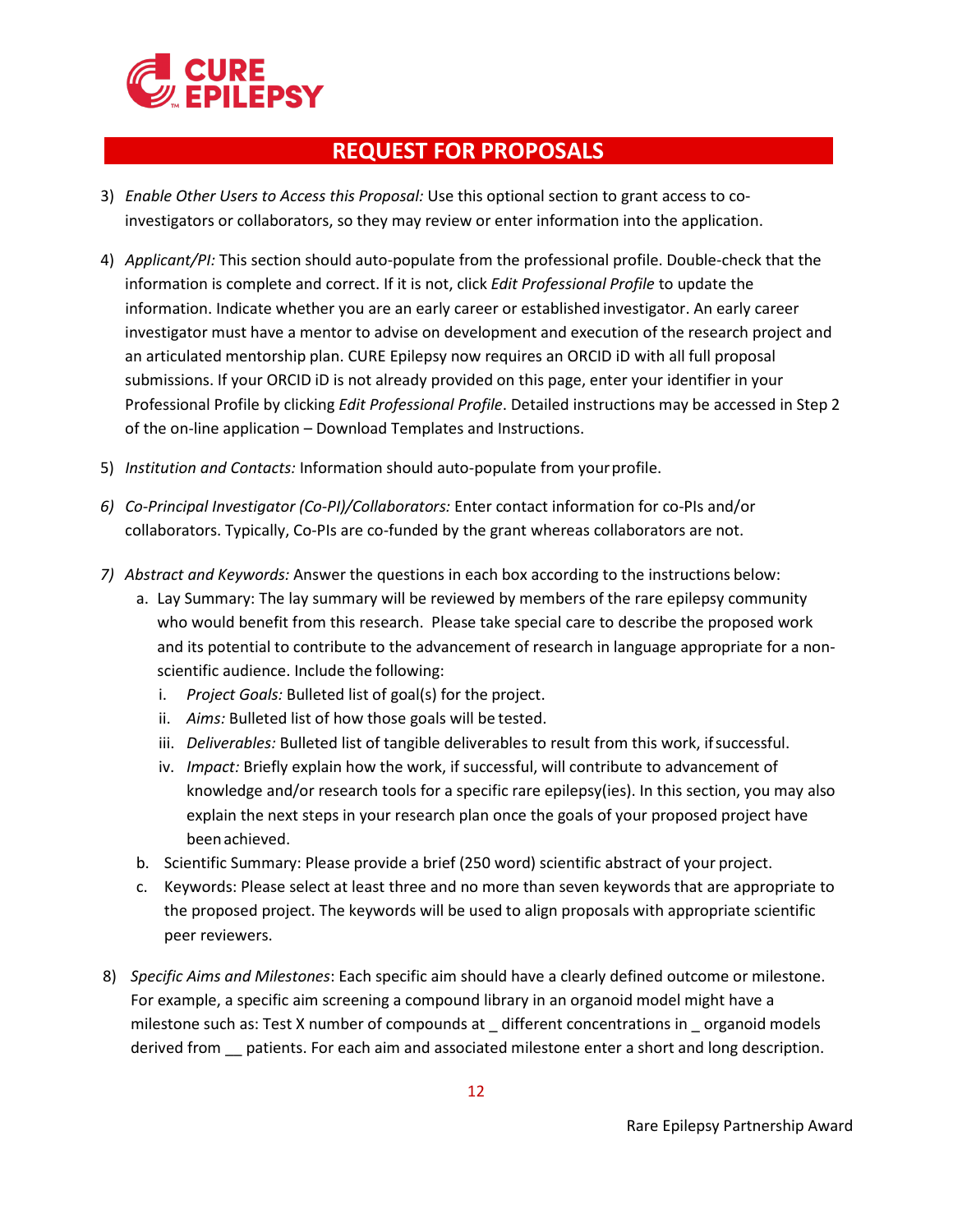

- 9) *Aims and Milestones Schedule:* Enter budget, start date and end date for each specific aim and associated milestone. Each specific aim should be associated with only one milestone. Do not enter multiple milestones per specific aim. The dates for different milestones can be overlapping.
- 10) *Budget Period Detail:* The maximum budget for this award is \$100,000 U.S. dollars (USD) over 1 year. Provide a detailed budget that is itemized and aligned with the specific aims and milestones identified in the proposal. Enter proposed start and end date for Period 1. Enter funds for personnel costs using template provided. For each personnel item entered, indicate the milestone(s) that will be associated with that item. Click *Save* to save changes. System will automatically calculate total for the section. Next, enter non-personnel costs for each category listed e.g., materials, supplies, travel, disposables, publication fees, etc., using the template provided. Vendor costs (if work will be sourced to a third party) can be included in the 'Other Expenses' category. Leave category blank if no expenses exist for that category. For each item entered, indicate the milestone that will be associated with that item. Please note that there is a travel cap of \$1,500 USD for international applicants and \$1,000 USD for U.S. applicants per year, which can be budgeted for a maximum of 2 investigators (the PI and Co-PI). Limited equipment purchases that are required to complete goals will be considered but must be clearly justified in the next section. Repeat steps above for Period 2. The 'copy Period 1 Forward' tab allows you to copy expenses entered in Period 1 into Period 2 and then edit as needed. **Please note that indirect costs and institutional overhead are not provided. Funds cannot be used to cover institutional expenses such as network charges, computer maintenance and services, insurance dues, or other miscellaneous expenses not directly related to performing the project.** All expenses must be converted to U.S. Dollars (USD).
- 11) *Budget Summary and Justification:* Review the summarized budget to ensure that details have been entered correctly. Provide a budget justification that clearly details how and where the funds will be used and why these expenditures are critical to the success of the proposed research.
- 12) *Current and Pending Support:* Enter all current and pending support for all PIs on the proposal. Please indicate if there is any overlap with the proposed work.
- 13) *Organization Assurances:* Answer the questions regarding use of human subjects, animals, recombinant DNA, and the possession of a Schedule 1 license should the work involve Schedule 1 substances.
- 14) *Proposal Narrative and Other Attachments:* Upload the following documents:
	- a. Proposal Narrative.
	- b. Facilities/Institutional Assurances (do not exceed ½ page): Provide a description of facilities available at the institution(s) where the work will be performed. If an institution does not have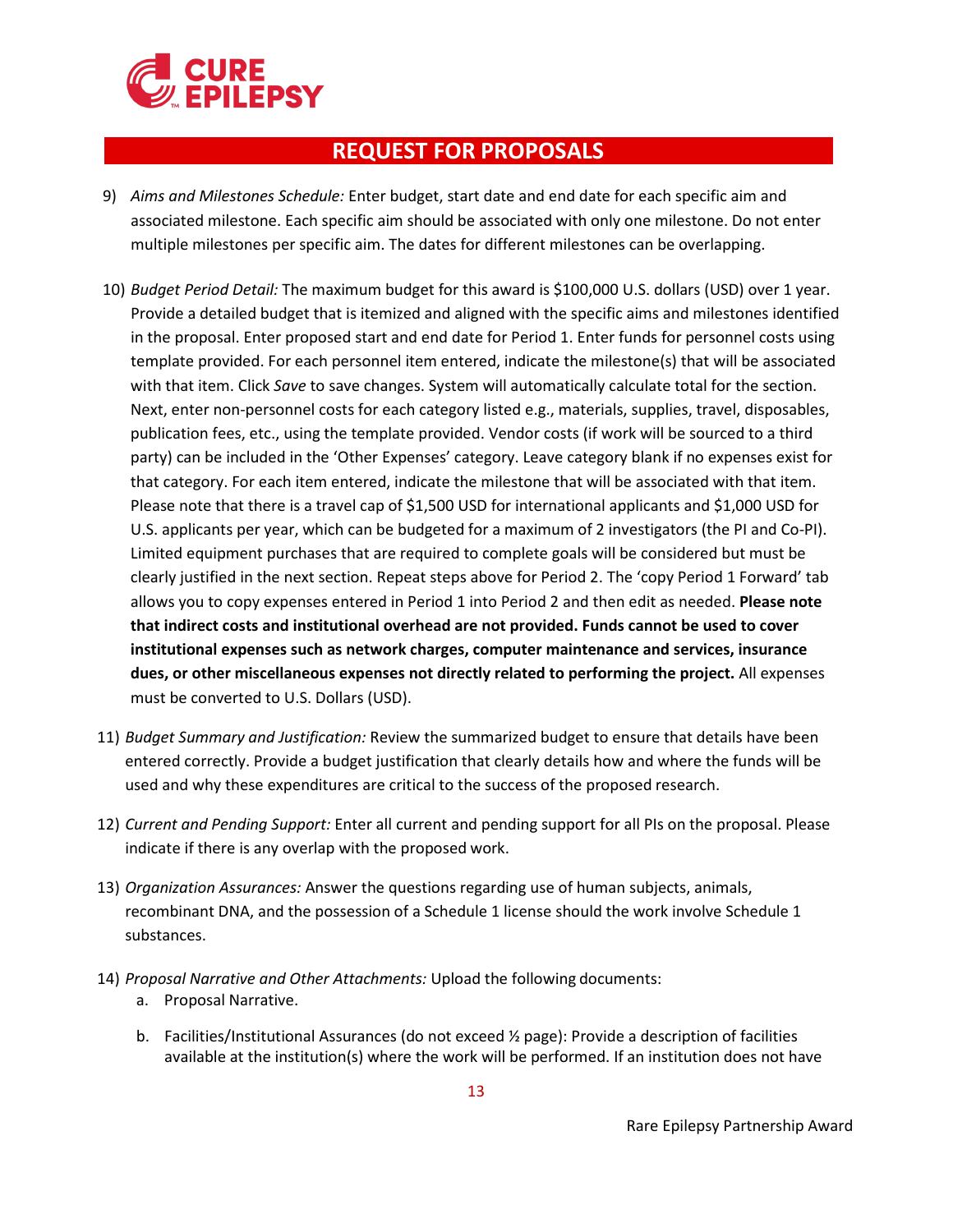

an official assurance document, please provide, in writing, assurances from the department chairperson or practice colleagues confirming the applicant's time, facilities, and future position, if research is funded. Please submit facilities/institutional assurances for each PI.

- *c.* Biosketch for PI: Applicants may use NIH biosketch format if preferred over the provided template.
	- *i. Please include a statement that clearly articulates the specific rare epilepsy(ies) that your work targets. Also describe your interaction(s) with a rare epilepsy-related patient community and how your proposed work will benefit them.*
	- *ii. Optional: Applicants are encouraged to provide statements regarding their commitment to fostering diversity, equity, and inclusion in their research environment (100 words).*
	- *iii. Optional: Applicants may include a ½ page section describing any life events or circumstances that contributed to delays or gaps in their career trajectory. This may include information that may not otherwise be apparent to reviewers and can help provide context as they evaluate your professional trajectory and achievements. Examples include but are not limited to: being a member of a community underrepresented in biomedical research, having experienced a life event that impacted career trajectory (such as parenthood, family, or medical leave), COVID-19 pandemic-related effects, having a learning or other disability, coming from a low-income family, and being the first in your family to go to college.*
- d. Co-Investigator Biosketch: Upload biosketch for each co-investigator, if applicable.
- e. Collaborator Letters of Support: Upload letters from collaborators indicating their support of the proposed work, if applicable.
- f. Statement from mentor: A clearly articulated mentorship plan must be submitted for early career investigators.
- g. Informed consent form: If applicable, provide a copy of the informed consent form for the proposed study.
- h. Signed signature pages: Upload signed signature pages, which are generated in Step 15 of the application.
- 15) *Validate:* The system will check for required components that have not been completed. You will not [be able to submit until a](mailto:Research@CUREepilepsy.org)ll required components are completed.
- 16) *Signature Pages:* Click *Print Signature Page* to obtain a PDF of the document that needs to be signed by you (the submitting PI) and an institutional representative. After signatures have been collected, scan and upload to Section 13.

*Submit:* Please **make sure to Click** *Submit* once your application has been validated by thesystem.